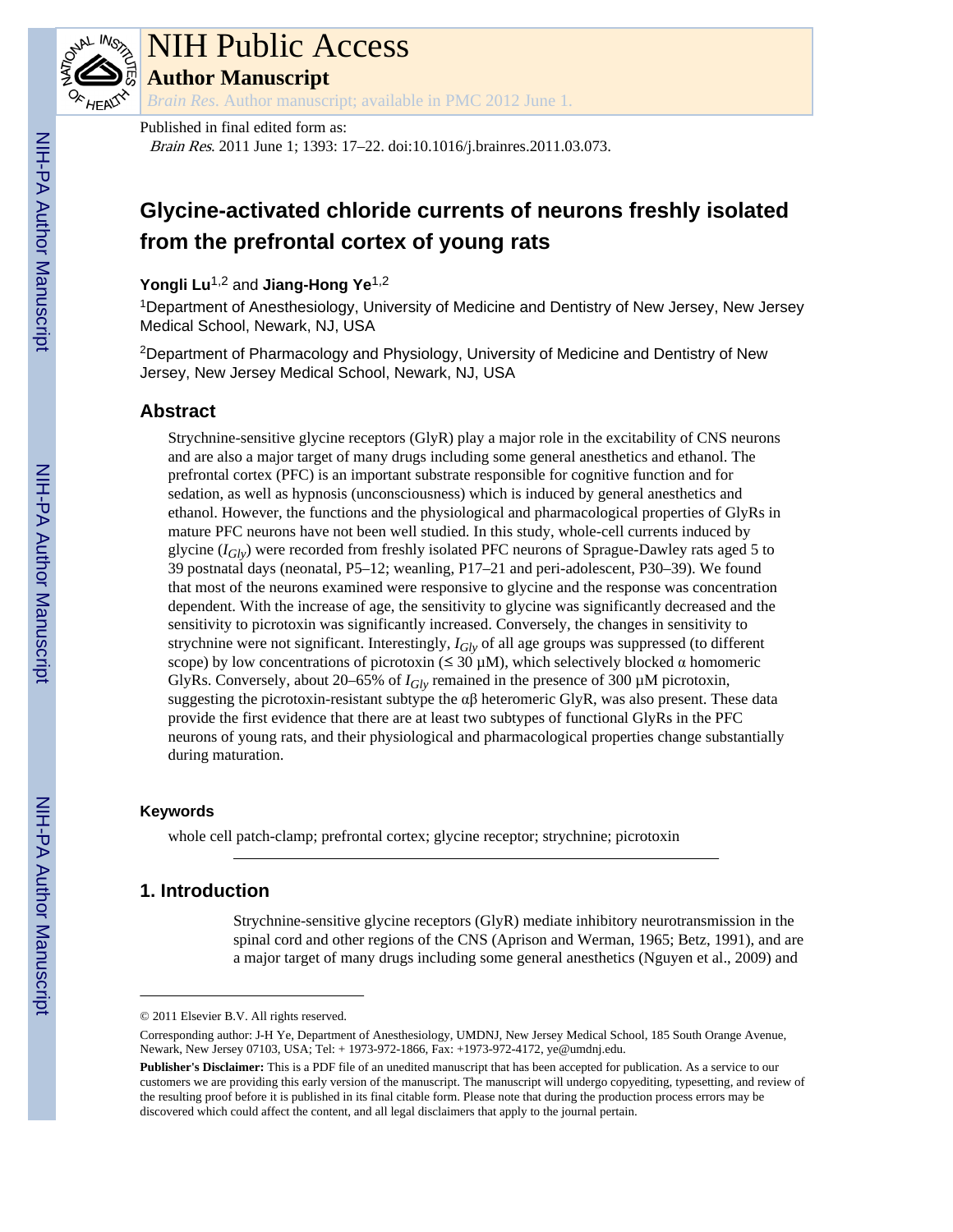ethanol (Aguayo and Pancetti, 1994; Ye et al., 2001; Ye et al., 2009). GlyR contains four αsubunits (1–4) and one  $\beta$ -subunit. Previous studies have indicated that in naïve neurons, functional GlyRs are comprised of α-homomers and α-β heteromers with a subunit stoichiometry of 2α3β (Grenningloh et al., 1987; Grenningloh et al., 1990; Grudzinska et al., 2005; Lynch, 2009) and that the subunit composition and their assembly change with development (Lynch, 2009).

The prefrontal cortex (PFC) is one of the last territories of the neocortex in evolution as well as ontogeny (Fuster, 2001). It has long been implicated to play an important role in cognitive control via the ability to orchestrate thought and action in accordance with internal goals (Fuster, 2001). The cortical networks are the major neuroanatomical substrate responsible for the sedation and hypnosis (unconsciousness), among other effects induced by ethanol (Ye et al., 2009) and some general anesthetics such as propofol. Although previous studies using *in situ* hybridization and quantitative PCR (qPCR) have indicated that α and β subunits of the GlyR are expressed in the rats' cerebral cortex during early development and adult stage (Jonsson et al., 2009; Malosio et al., 1991), little is known regarding the physiological and pharmacological properties including the developmental changes of these receptors in the PFC. Although functional GlyRs have been demonstrated in embryonic and P0–P4 cortical neurons of rats (Flint et al., 1998), they have not been demonstrated in more mature animals. Furthermore, since recent clinical research has been testing inhibitors of the glycine transporter 1 as therapeutics for the negative symptoms of schizophrenia; knowledge on GlyRs in PFC is important and timely, since these receptors may also be activated with increased ambient glycine levels in the PFC. To this end, in the present study, we recorded whole-cell glycine currents from neurons freshly isolated from PFC of Sprague-Dawley rats of postnatal days 5–39 (P5–39).

# **2. Results**

Neurons were grouped according to the postnatal age of the animal from which they were obtained (day of birth  $=$  P0): neonatal, P5–12; weanling, P17–21; and peri-adolescent, P30– 39 (McCutcheon and Marinelli, 2009). These groups were selected in light of the developmental changes associated with GlyR structure and the physiological and pharmacological properties in rat neurons.

#### **2.1. IGly in the PFC neurons**

The application of glycine induced an inward current in the majority of neurons examined at a holding potential of −50 mV: for P5–12 rats, 94% (29/31) of the PFC neurons examined produced *IGly* in response to glycine, 83% (40/48) and 53% (30/56) for P17–21 and P30–39 rats, respectively (Table 1).  $I_{\text{Gly}}$  was characterized by a fast onset followed by a slower decay in the continuous presence of the agonist (Fig.1A, 1B, 1C). *IGly* increased in amplitude sigmoidally with the concentration of the agonist (Fig. 1D, 1E, 1F). The  $EC_{50}$ s and Hill coefficients were  $57.8 \pm 3.7 \mu$ M (mean  $\pm$  SEM) and 1.3 for PFC neurons from P5– 12 rats (Fig. 1D); 79.9 ± 7.2 µM and 1.4 for P17–21 rats (Fig. 1C); and 116.8 ± 17.9 µM and 1.3 for P30–39 rats (Fig. 1F), respectively. One way ANOVA revealed significant difference between P5–12 and P31–39 groups ( $F_{2,12} = 6.9$ , P = 0.008), and between P17–21 and P31– 39 groups ( $P = 0.04$ ), the difference between P5–12 and P17–21 ( $P = 0.19$ ), was not significant. Thus, the  $EC_{50}$  of  $I_{Glv}$  increased with the age of the rats, indicating that physiological properties of GlyRs in the PFC changed during early life.

## **2.2. Effects of strychnine on IGly**

The plant alkaloid, strychnine, is a selective antagonist for GlyRs (Young and Snyder, 1973; Young and Snyder, 1974). The  $\alpha$  subunits of GlyRs carry the binding site for strychnine. To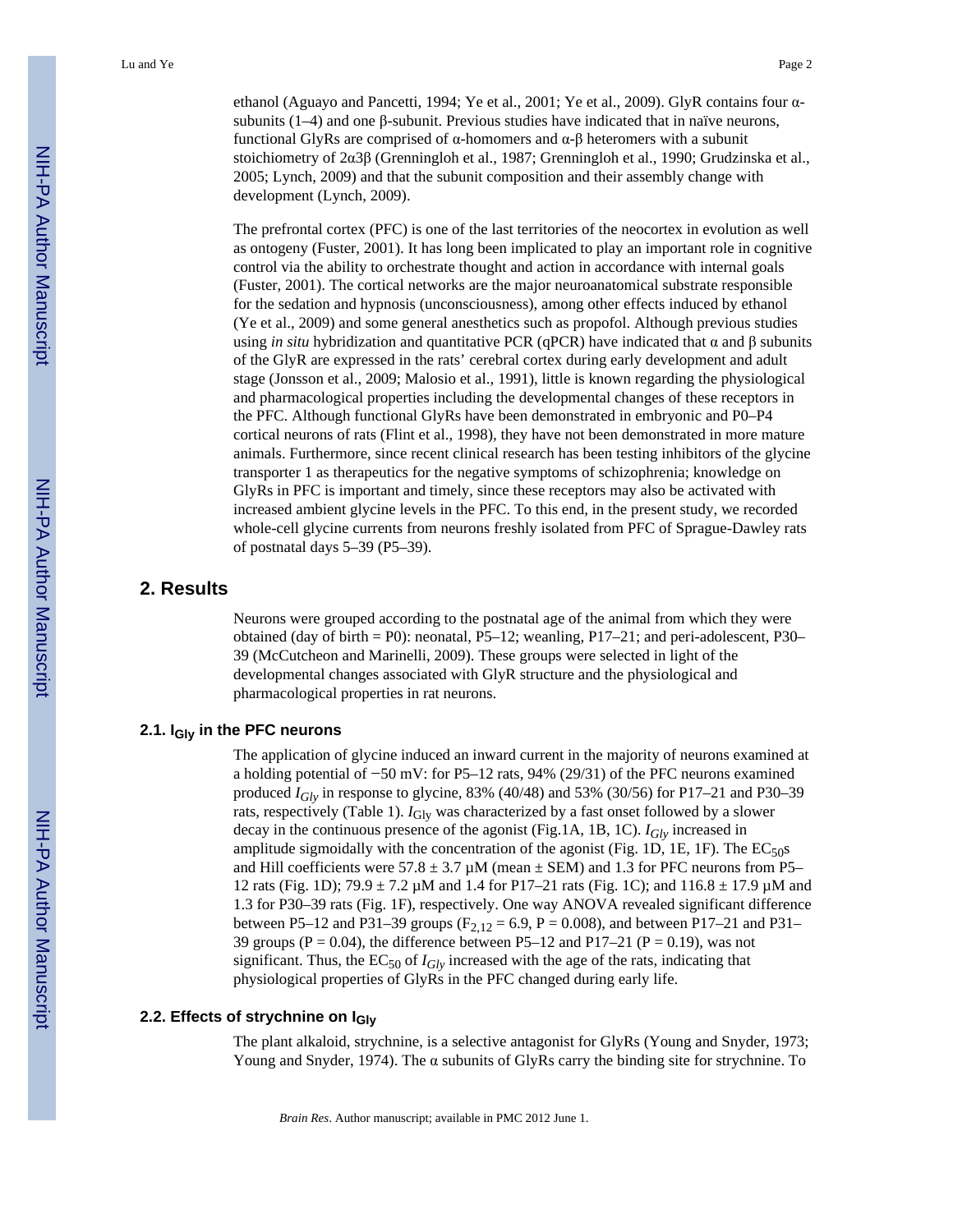characterize the pharmacological properties of the GlyRs of PFC neurons, we tested the effects of strychnine on  $I_{\text{Giv}}$  recorded from all three age groups. As illustrated in Fig. 2A, 2B and 2C, glycine (500  $\mu$ M) was first applied alone to obtain an I<sub>Gly</sub> baseline. Strychnine  $(STR, 0.03-1.0 \mu M)$  was then applied for 10–20 seconds, followed by a solution containing the mixture of strychnine and glycine. After washout of the mixture, glycine alone was applied again. The peak amplitudes of the *I*<sub>Gly</sub> obtained under these different conditions were measured. The percentage of inhibition of  $I_{\text{Giv}}$  by strychnine was calculated by the formula  $(B/((A+C)/2) \times 100$ , where (A) is the amplitude of  $I_{\text{Gly}}$  during baseline conditions, (B) during strychnine application, and (C) after washout of strychnine.

The data showed that strychnine concentration dependently reduced *IGly* in neurons of all age groups of rats (Fig. 2A, 2B, 2C). Figures 2D, 2E and 2F showed plots of the relationship between the peak of *IGly* (normalized to the control value) and the strychnine concentrations for P5–12, P17–21 and P30–39 neurons, respectively. Inhibition curves fit to these data yielded strychnine IC<sub>50</sub> of  $0.16 \pm 0.02 \mu$ M (mean  $\pm$  SEM) for P5–12 neurons,  $0.25 \pm 0.01$  $\mu$ M for P17–21 neurons and 0.13  $\pm$  0.09  $\mu$ M for P30–39 neurons. One way ANOVA revealed no significant difference among these three groups ( $F_{2,10} = 1.14$ ,  $P = 0.36$ ).

#### **2.3. Effects of picrotoxin on IGly**

The GABA<sub>A</sub> antagonist picrotoxin is a useful tool in differentiating between homomeric and heteromeric GlyRs. Previous studies have shown that low concentrations of picrotoxin suppresses the function of  $\alpha$  homomeric receptors, but affects the function of  $\alpha + \beta$ heteromeric receptors less (Chattipakorn and McMahon, 2002; Pribilla et al., 1992). In order to obtain further information for the subunit structure of native GyRs in the PFC, we tested the effect of picrotoxin on  $I_{\text{Glv}}$  of neurons of all three age groups.

Picrotoxin concentration dependently reduced glycine *I<sub>Gly</sub>* in neurons of all age groups (Fig. 3A, 3B and 3C). The relationship between the peak amplitude of *IGly* (normalized to the peak amplitude of the control  $I_{\text{Gly}}$  induced by 500  $\mu$ M glycine) and the concentrations of picrotoxin for P5–12, P17–21 and P30–39 neurons are illustrated in Fig. 3D, 3E and 3F, respectively. Inhibition curves were fit to these data and the results yielded a picrotoxin  $IC_{50}$ of  $696.8 \pm 97.0 \,\mu\text{M}$  (mean  $\pm$  SEM) for P5–12 neurons; 250.0  $\pm$  41.7  $\mu$ M for P17–21 neurons; and 67.1  $\pm$  4.8 µM for P30–39 neurons. One way ANOVA revealed significant difference among groups ( $F_{2, 8}$  = 39.48, P < 0.001). Post hoc analysis revealed: between P5– 12 and P31–39 groups ( $P < 0.001$ ), between P5–12 and P17–21 ( $P < 0.001$ ), and between P17–21 and P31–39 (P = 0.025). Thus, the sensitivity of GlyRs to picrotoxin significantly increased with age.

#### **3. Discussion**

GlyRs are classically known for mediating inhibitory synaptic transmission in the CNS. In the beginning, on the basis of autoradiography with the GlyR antagonist strychnine, GlyRs were thought to be mainly concentrated in spinal cord, brain stem and other areas of the lower neuraxis and were absent from the cerebral cortex and other rostral regions of the CNS (Frostholm and Rotter, 1985). Using in situ hybridization technique, α2 and β subunits of the GlyR were confirmed in cerebral cortex/PFC during early development (Malosio et al., 1991). While the β subunit persists into adulthood, *a*2 subunit declines sharply following the first postnatal week and remains only at a low level in the adult neocortex (Jonsson et al., 2009; Malosio et al., 1991; Sato et al., 1992). Although a previous electrophysiology study showed that functional GlyRs exist in the PFC neurons of embryonic and early postnatal (P0–P4) (Flint et al., 1998), functional GlyRs in the PFC of older animals have not been demonstrated. In the present study, by using patch clamp technique and pharmacological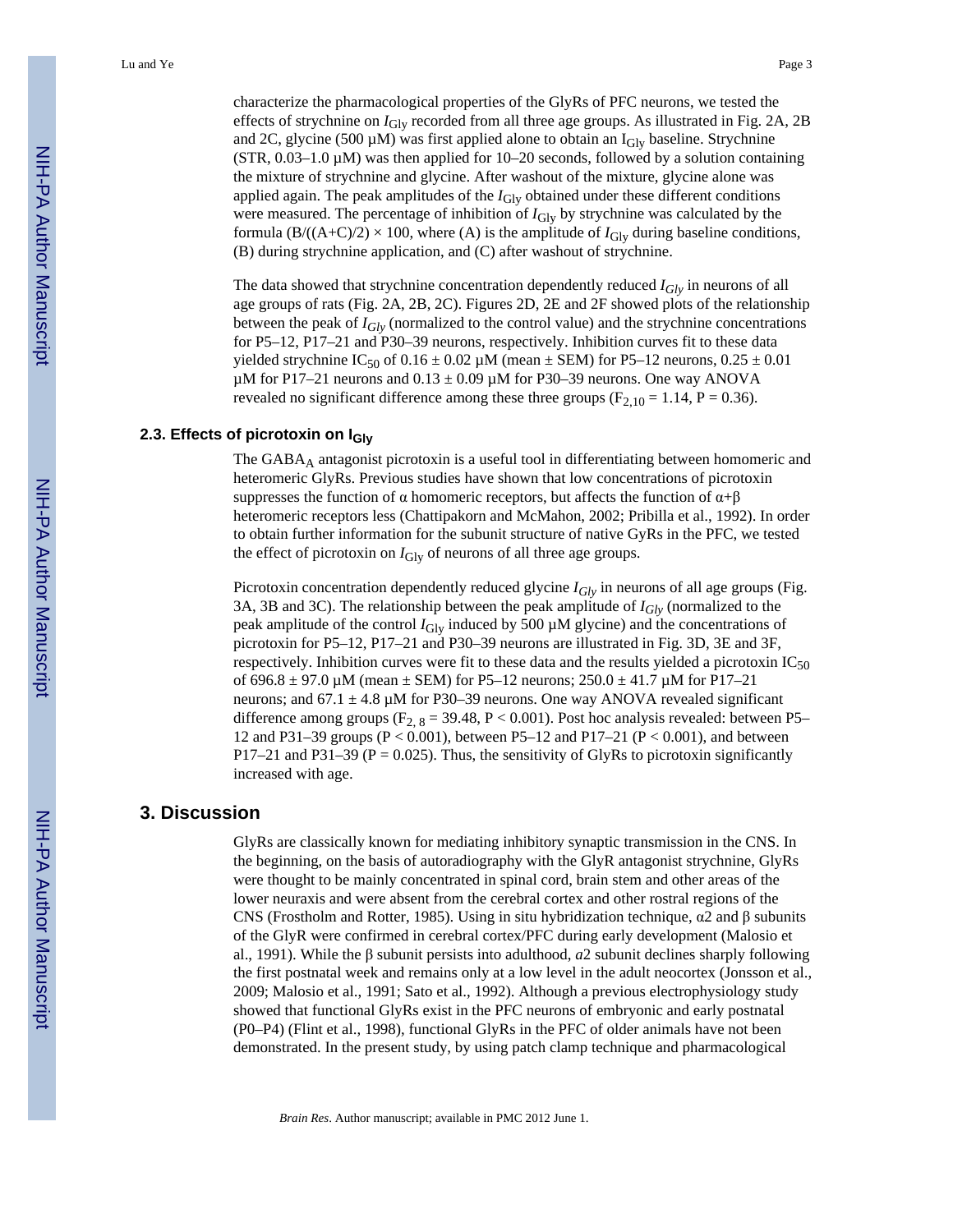Developmental change is one of the important features of GlyRs. Several previous studies have shown that GlyR mRNAs in the fetal rat are predominantly  $\alpha$ 2 homomers (Becker et al., 1988; Lynch, 2009; Malosio et al., 1991; Watanabe and Akagi, 1995). In the spinal cord and lower brain stem, while α2 expression dramatically subsides between birth and postnatal week three, expression of  $\alpha$ 1 and  $\beta$  subunits increases over the same period. Thus, it has been proposed that in the maturation of the CNS of the rat, there is a developmental switch from α2 homomers to α1β heteromers (Lynch, 2009). This notion is also supported by the electrophysiological evidence from several brain areas including the medial nucleus of the trapezoid body(Kungel and Friauf, 1997), the VTA (Ye, 2000), and the rat substantia nigra (Mangin et al., 2002).

In the current study, we showed that the glycine sensitivity of PFC neurons decreased with age, which was the opposite to that in the acutely isolated VTA neurons and cultured spinal cord neurons where the agonist sensitivity increased with time (Tapia and Aguayo, 1998; Ye, 2000). However, the sensitivity to glycine may not provide information on the subunit composition of the receptors, since there is no evidence to date for subunit-specific GlyR agonists. All homomeric and heteromeric GlyR subtypes exhibit broadly similar sensitivities to glycine (Pribilla et al., 1992; Yang et al., 2007)

The sensitivity to strychnine in all three age groups did not change with development. This is inconsistent with previous studies in cultured mouse spinal neurons (Tapia and Aguayo, 1998) and in neurons acutely dissociated from the VTA (Ye, 2000). Furthermore, it is worthy noticing that the  $IC_{50}$  for strychnine of PFC neurons of peri-adolescent Sprague-Dawley rats is 130 nM, about 11 times of that in VTA neurons of similar age (P24–40), which have an IC<sub>50</sub> of 12 nM (Ye, 2000). These results indicated that in the peri-adolescent PFC neurons, the α1-containing GlyRs are much lower than that of VTA neurons of the same age. This notion is supported by a recent study that used qPCR comparing the relative GlyR expression in the forebrain of Alko Alchol/Non-Alcohol (AA/ANA) rats, which found that the α1 subunit mRNA expression level in the VTA was the highest, but was not detected in the PFC (Jonsson et al., 2009).

Since  $\alpha$ 2 is the most abundantly expressed  $\alpha$  subunit in adult PFC neurons (Jonsson et al., 2009), it would therefore be reasonable to assume that the  $I_{Gly}$  in the PFC neurons is mediated by the  $\alpha$ 2 subtypes. The existence of  $\alpha$ 2 homomers in the PFC neurons is also implied by relative high picrotoxin sensitivity of *IGly* recorded from these neurons, especially from the peri-adolescent group. In the current study, we found that low concentrations of picrotoxin (30  $\mu$ M) partially blocked the  $I_{Glv}$  recorded from PFC neurons, suggesting that a subpopulation of the GlyRs in the PFC neurons is likely to be  $\alpha$ 2 homomeric receptors- the immature extrasynaptic form. Conversely, the *IGly* which is resistant to the higher picrotoxin concentrations ( $>300 \mu M$ ) may be induced by the activation of the  $\alpha\beta$  heteromeric GlyRs, which have a much lower sensitivity to picrotoxin (Chattipakorn and McMahon, 2002; Pribilla et al., 1994; Ye, 2000; Yoon et al., 1998). Interestingly, the peri-adolescent group has much higher picrotoxin sensitivity than the weaning and the neonatal groups, suggesting that the GlyRs in PFC neurons of the periadolescent group contain more α2 homomeric receptors compared to the other two age groups. The other interpretation for this is that the β subunit decreased with increase of age. Furthermore, since previous studies have shown that the β subunit of GlyRs is required for receptor clustering (Kirsch et al., 1993; Meyer et al., 1995), the finding of possible  $αβ$ heteromeric GlyRs in PFC raises the possibility that some GlyRs may be synaptically located. According to the present study, this is more in the neonatal and weaning groups

*Brain Res*. Author manuscript; available in PMC 2012 June 1.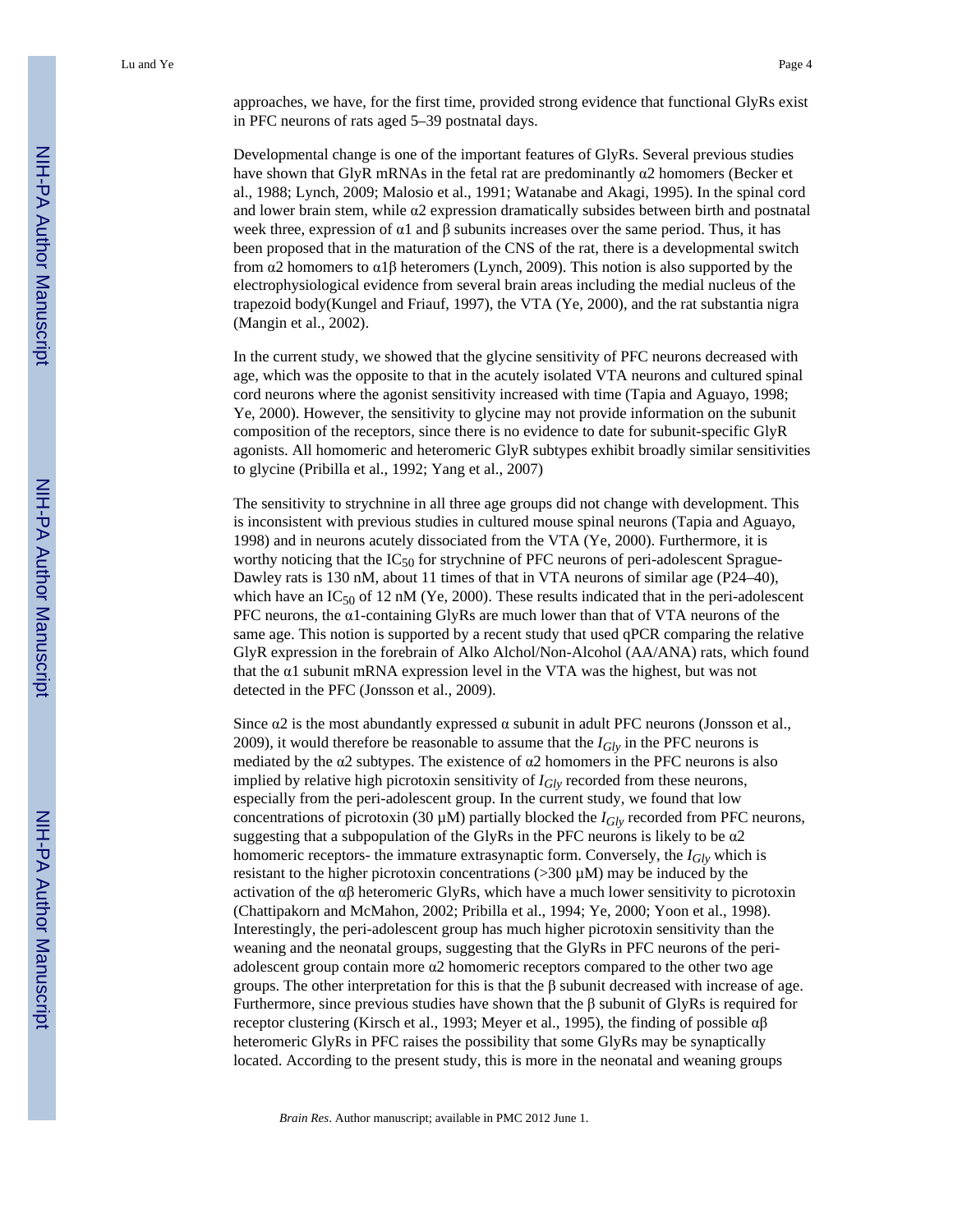than in the peri-adolescent group. However, additional experiments will need to be undertaken to test this hypothesis.

In summary, results from the present study indicated that: (1) functional GlyRs exist in the PFC neurons of young rats, (2) their physiological and pharmacological properties changed substantially during maturation, and (3) there are at least two subtypes of GlyRs in the PFC neurons.

# **4. Materials and methods**

#### **4.1. Isolation of neurons and electrophysiological recording**

PFC neurons were prepared as previously described (Ye and Akaike, 1993). Briefly, Sprague-Dawley rats (P5–P39) were anesthetized with ketamine/xylazine (80 mg/5 mg/kg, IP) and then sacrificed by decapitation. Coronal slices  $(250 \,\mu m)$  thick) containing PFC were cut using a Compresstome™ VF-200 slicer (Precisionary Instruments Inc., Greenville, NC) in ice-cold glycerol-based artificial cerebrospinal fluid (GACSF) containing: 250 mM glycerol, 1.6 mM KCl, 1.2 mM NaH<sub>2</sub>PO<sub>4</sub>, 1.2 mM MgCl<sub>2</sub>, 2.4 mM CaCl<sub>2</sub>, 25 mM NaHCO<sub>3</sub>, and 11 mM glucose, and saturated with 95% O<sub>2</sub>−5% CO<sub>2</sub> (carbogen) (Ye et al., 2006). Slices were then transferred to a standard external solution containing 3 mg/ml protease XIII (Sigma-Aldrich Chemical Company, St Louis, MO, US) and incubated (in 32°C) for 8 min. The standard external solution contained 140 mM NaCl, 5 mM KCl, 1 mM  $MgCl<sub>2</sub>$ , 2 mM CaCl<sub>2</sub>, 10 mM glucose, and 10 mM HEPES, and saturated with 100%  $O<sub>2</sub>$ . The pH of the solution was adjusted to 7.4 with Tris Base and the osmolarity to 320 mM/kg with sucrose. When the incubation was completed, these slices were washed six times with the oxygenated standard external solution. Then the PFC was identified according to the stereotaxic coordinates (Paxinos and Watson, 2007), isolated with a blade and transferred to a 10 ml tube filled with oxygenated standard external solution. Mild trituration of these tissues through heat polished pipettes of progressively smaller tip diameter served to dissociate single neurons. A drop of solution containing PFC neurons was transferred to a 35 mm cultured dish. After 20 min, isolated neurons that adhered to the bottom of the dish were used for electrophysiological recordings. The patch electrode had a resistance between 3 and 5 MΩ when filled with solution containing 120 mM CsCl, 21 mM tetraethylammonium chloride, 4 mM MgCl<sub>2</sub>, 11 mM EGTA, 1 mM CaCl<sub>2</sub>, 10 mM HEPES, and 2 mM Mg-ATP. The pH was adjusted to 7.2 with Tris-Base and the osmolarity to 280 mM/kg with sucrose.

Whole-cell *IGly* was recorded in a conventional whole-cell configuration with an Axopatch 1D amplifier (Molecular Devices Co., Union City, CA), a Digidata 1320A digitizer (Molecular Devices Co.) and pClamp 10.2 software (Molecular Devices Co.). Data was filtered at 1 kHz and sampled at 5 kHz. Junction potential was nulled immediately before forming a Gigaseal. PFC contains both pyramidal and interneurons. All recordings were from pyramidal neurons judging by their shape.

#### **4.2. Chemicals and application**

Chemicals, including glycine, strychnine, and picrotoxin were purchased from Sigma Aldrich (St. Louis, MO, USA). The solutions of these chemicals were prepared on the day of the experiment. Picrotoxin was dissolved in methanol; the final concentration of methanol in test solution was <0.1% (v/v), which has no effect on  $I_{Glv}$  (Ye, 2000). The drugs were added to the superfusate and were applied to the cell using a fast perfusion system (Y tube). Solutions in the vicinity of a neuron can be completely exchanged within 40 ms without damaging the seal (Zhou et al., 2006). After each application of the agonist and the antagonist(s) of GlyRs,  $a > 2$  min washout time was followed to ensure that the receptors recovered completely before the next drug application.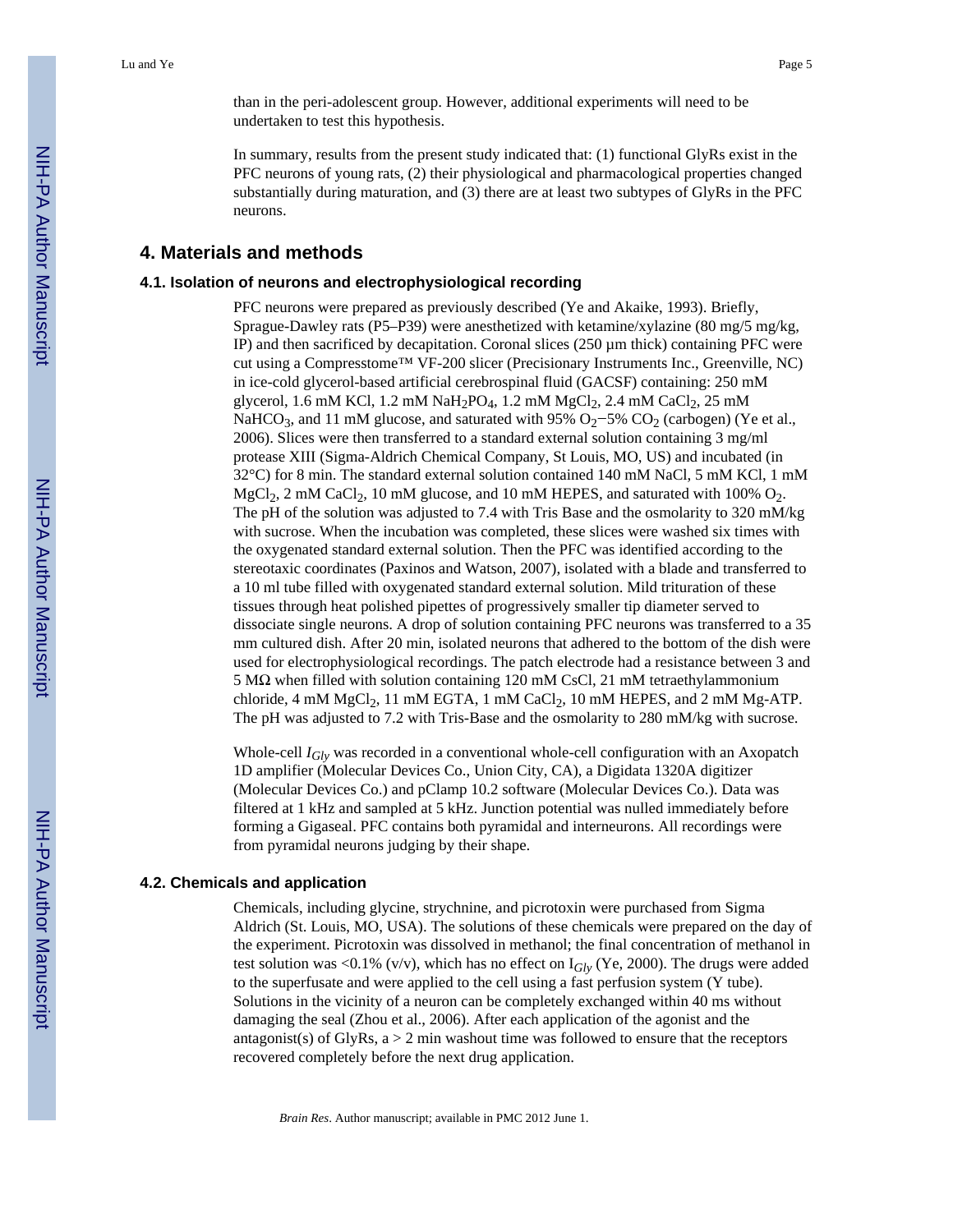#### **4.3 Data analysis**

The date was measured by pClamp10.2 (Molecular Devices Co.). Graphics and statistical data analysis were carried out by Sigmaplot 11.0 (SPSS Inc, Chicago, IL, USA). Data is presented as mean  $\pm$  standard error of the mean (S.E.M) when appropriating. Statistical analysis was performed using one way ANOVA, and significant main effect was further analyzed using Student-Newman-Keuls Method, and values of P<0.05 were considered significant.

#### Research Highlights

We show that functional glycine receptors exist in cortical neurons of young rats.

The properties of cortical glycine receptors change with development.

The cortical neurons contain at least two subtypes of glycine receptors.

### **Acknowledgments**

Funding: NIH, NIAAA R01AA016964, R21AA016618, R21AA015925 to JHY.

# **REFERENCES**

- Aguayo LG, Pancetti FC. Ethanol modulation of the gamma-aminobutyric acidA- and glycineactivated Cl- current in cultured mouse neurons. J Pharmacol Exp Ther. 1994; 270:61–69. [PubMed: 8035343]
- Aguayo LG, van Zundert B, Tapia JC, Carrasco MA, Alvarez FJ. Changes on the properties of glycine receptors during neuronal development. Brain Res Brain Res Rev. 2004; 47:33–45. [PubMed: 15572161]
- Aprison MH, Werman R. The distribution of glycine in cat spinal cord and roots. Life Sci. 1965; 4:2075–2083. [PubMed: 5866625]
- Becker CM, Hoch W, Betz H. Glycine receptor heterogeneity in rat spinal cord during postnatal development. Embo J. 1988; 7:3717–3726. [PubMed: 2850172]
- Betz H. Glycine receptors: heterogeneous and widespread in the mammalian brain. Trends Neurosci. 1991; 14:458–461. [PubMed: 1722365]
- Chattipakorn SC, McMahon LL. Pharmacological haracterization of glycine-gated chloride currents recorded in rat hippocampal slices. J Neurophysiol. 2002; 87:1515–1525. [PubMed: 11877523]
- Flint AC, Liu X, Kriegstein AR. Nonsynaptic glycine receptor activation during early neocortical development. Neuron. 1998; 20:43–53. [PubMed: 9459441]
- Frostholm A, Rotter A. Glycine receptor distribution in mouse CNS: autoradiographic localization of [3H]strychnine binding sites. Brain Res Bull. 1985; 15:473–486. [PubMed: 2998565]
- Fuster JM. The prefrontal cortex--an update: time is of the essence. Neuron. 2001; 30:319–333. [PubMed: 11394996]
- Grenningloh G, Rienitz A, Schmitt B, Methfessel C, Zensen M, Beyreuther K, Gundelfinger ED, Betz H. The strychnine-binding subunit of the glycine receptor shows homology with nicotinic acetylcholine receptors. Nature. 1987; 328:215–220. [PubMed: 3037383]
- Grenningloh G, Schmieden V, Schofield PR, Seeburg PH, Siddique T, Mohandas TK, Becker CM, Betz H. Alpha subunit variants of the human glycine receptor: primary structures, functional expression and chromosomal localization of the corresponding genes. Embo J. 1990; 9:771–776. [PubMed: 2155780]
- Grudzinska J, Schemm R, Haeger S, Nicke A, Schmalzing G, Betz H, Laube B. The beta subunit determines the ligand binding properties of synaptic glycine receptors. Neuron. 2005; 45:727–739. [PubMed: 15748848]
- Jonsson S, Kerekes N, Hyytia P, Ericson M, Soderpalm B. Glycine receptor expression in the forebrain of male AA/ANA rats. Brain Res. 2009

*Brain Res*. Author manuscript; available in PMC 2012 June 1.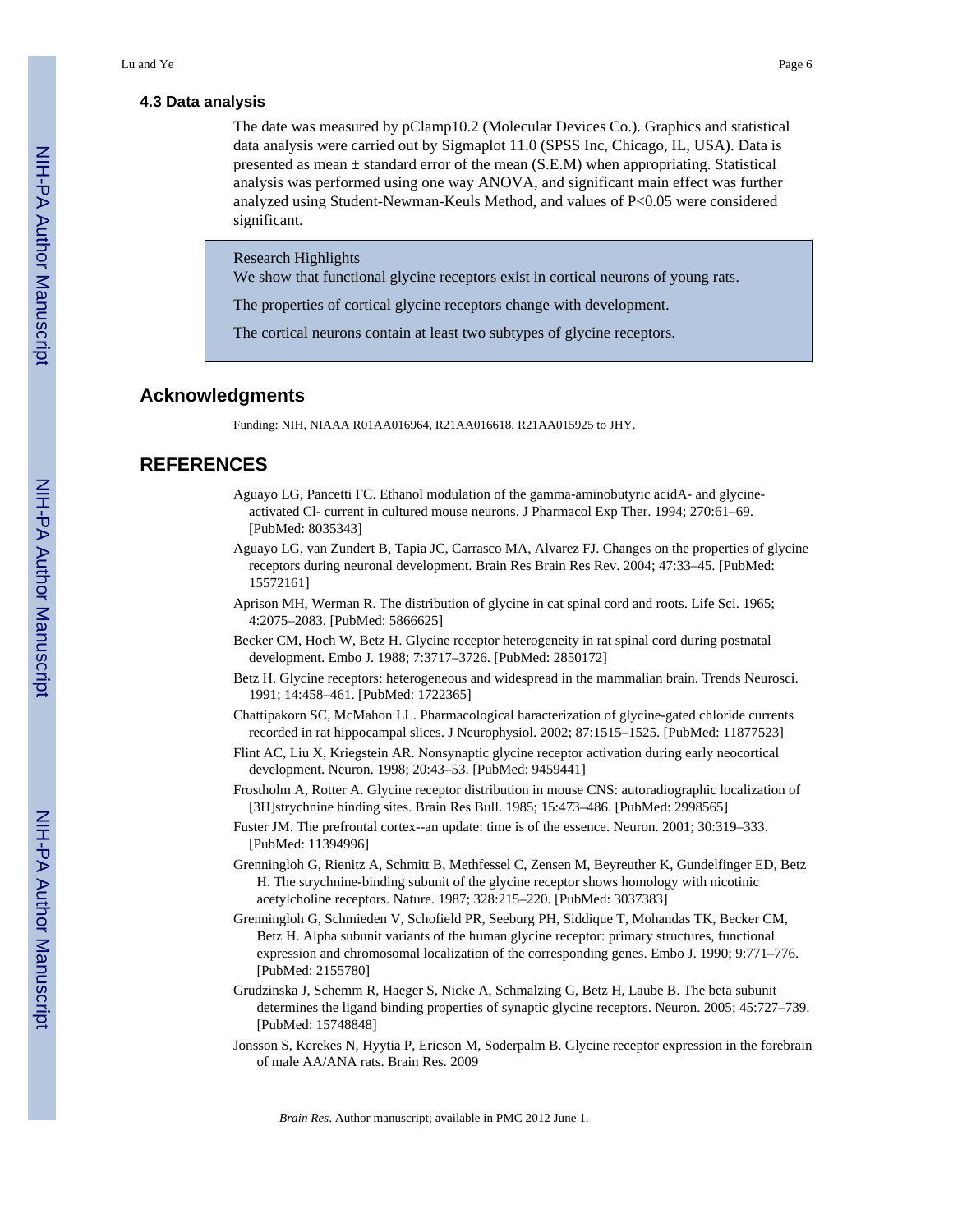Lu and Ye Page 7

- Kirsch J, Wolters I, Triller A, Betz H. Gephyrin antisense oligonucleotides prevent glycine receptor clustering in spinal neurons. Nature. 1993; 366:745–748. [PubMed: 8264797]
- Kungel M, Friauf E. Physiology and pharmacology of native glycine receptors in developing rat auditory brainstem neurons. Brain Res Dev Brain Res. 1997; 102:157–165.
- Lynch JW. Native glycine receptor subtypes and their physiological roles. Neuropharmacology. 2009; 56:303–309. [PubMed: 18721822]
- Malosio ML, Marqueze-Pouey B, Kuhse J, Betz H. Widespread expression of glycine receptor subunit mRNAs in the adult and developing rat brain. Embo J. 1991; 10:2401–2409. [PubMed: 1651228]
- Mangin JM, Guyon A, Eugene D, Paupardin-Tritsch D, Legendre P. Functional glycine receptor maturation in the absence of glycinergic input in dopaminergic neurones of the rat substantia nigra. J Physiol. 2002; 542:685–697. [PubMed: 12154171]
- McCutcheon JE, Marinelli M. Age matters. Eur J Neurosci. 2009; 29:997–1014. [PubMed: 19291226]
- Meyer G, Kirsch J, Betz H, Langosch D. Identification of a gephyrin binding motif on the glycine receptor beta subunit. Neuron. 1995; 15:563–572. [PubMed: 7546736]
- Nguyen HT, Li KY, daGraca RL, Delphin E, Xiong M, Ye JH. Behavior and cellular evidence for propofol-induced hypnosis involving brain glycine receptors. Anesthesiology. 2009; 110 326-2.
- Paxinos, G.; Watson, C. The Rat brain in stereotaxic coordinates 6th edition. Academic press; 2007.
- Pribilla I, Takagi T, Langosch D, Bormann J, Betz H. The atypical M2 segment of the beta subunit confers picrotoxinin resistance to inhibitory glycine receptor channels. Embo J. 1992; 11:4305– 4311. [PubMed: 1385113]
- Pribilla I, Takagi T, Langosch D, Bormann J, Betz H. The atypical M2 segment of the beta subunit confers picrotoxinin resistance to inhibitory glycine receptor channels. Embo J. 1994; 13:1493. [PubMed: 8137831]
- Sato K, Kiyama H, Tohyama M. Regional distribution of cells expressing glycine receptor alpha 2 subunit mRNA in the rat brain. Brain Res. 1992; 590:95–108. [PubMed: 1330217]
- Schmieden V, Grenningloh G, Schofield PR, Betz H. Functional expression in Xenopus oocytes of the strychnine binding 48 kd subunit of the glycine receptor. Embo J. 1989; 8:695–700. [PubMed: 2470588]
- Tapia JC, Aguayo LG. Changes in the properties of developing glycine receptors in cultured mouse spinal neurons. Synapse. 1998; 28:185–194. [PubMed: 9488503]
- Watanabe E, Akagi H. Distribution patterns of mRNAs encoding glycine receptor channels in the developing rat spinal cord. Neurosci Res. 1995; 23:377–382. [PubMed: 8602277]
- Yang Z, Cromer BA, Harvey RJ, Parker MW, Lynch JW. A proposed structural basis for picrotoxinin and picrotin binding in the glycine receptor pore. J Neurochem. 2007; 103:580–589. [PubMed: 17714449]
- Ye J. Physiology and pharmacology of native glycine receptors in developing rat ventral tegmental area neurons. Brain Res. 2000; 862:74–82. [PubMed: 10799671]
- Ye JH, Akaike N. Calcium currents in pyramidal neurons acutely dissociated from the rat frontal cortex: a study by the nystatin perforated patch technique. Brain Res. 1993; 606:111–117. [PubMed: 8461991]
- Ye JH, Tao L, Ren J, Schaefer R, Krnjevic K, Liu PL, Schiller DA, McArdle JJ. Ethanol potentiation of glycine-induced responses in dissociated neurons of rat ventral tegmental area. J Pharmacol Exp Ther. 2001; 296:77–83. [PubMed: 11123365]
- Ye JH, Zhang J, Xiao C, Kong JQ. Patch-clamp studies in the CNS illustrate a simple new method for obtaining viable neurons in rat brain slices: glycerol replacement of NaCl protects CNS neurons. J Neurosci Methods. 2006; 158:251–259. [PubMed: 16842860]
- Ye JH, Sokol KA, Bhavsar U. Glycine receptors contribute to hypnosis induced by ethanol. Alcoholism: Clinical and Experimental Research. 2009; 33
- Yoon KW, Wotring VE, Fuse T. Multiple picrotoxinin effect on glycine channels in rat hippocampal neurons. Neuroscience. 1998; 87:807–815. [PubMed: 9759968]
- Young AB, Snyder SH. Strychnine binding associated with glycine receptors of the central nervous system. Proc Natl Acad Sci U S A. 1973; 70:2832–2836. [PubMed: 4200724]

*Brain Res*. Author manuscript; available in PMC 2012 June 1.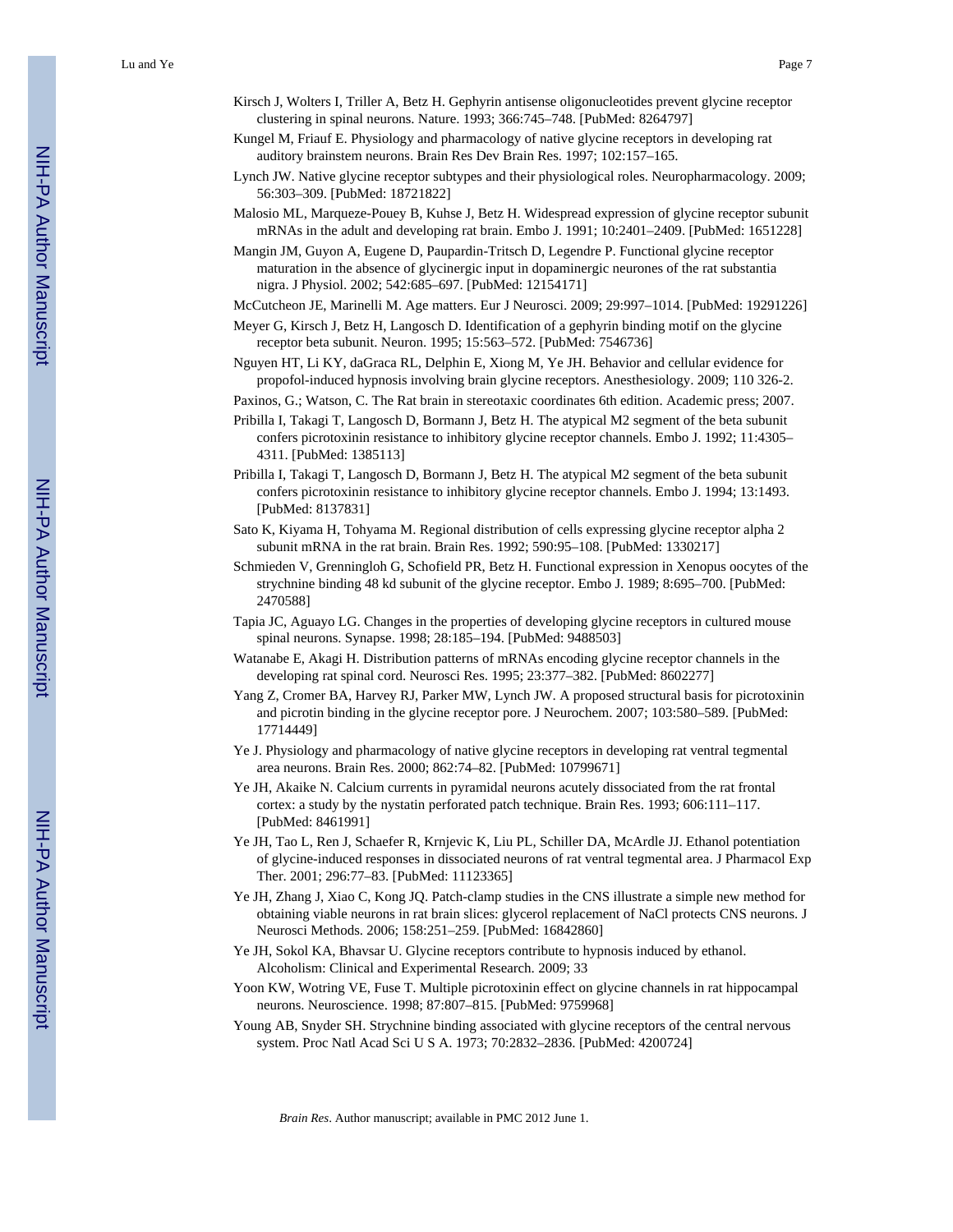- Young AB, Snyder SH. The glycine synaptic receptor: evidence that strychnine binding is associated with the ionic conductance mechanism. Proc Natl Acad Sci U S A. 1974; 71:4002–4005. [PubMed: 4372600]
- Zhou C, Xiao C, McArdle JJ, Ye JH. Mefloquine enhances nigral gamma-aminobutyric acid release via inhibition of cholinesterase. J Pharmacol Exp Ther. 2006; 317:1155–1160. [PubMed: 16501066]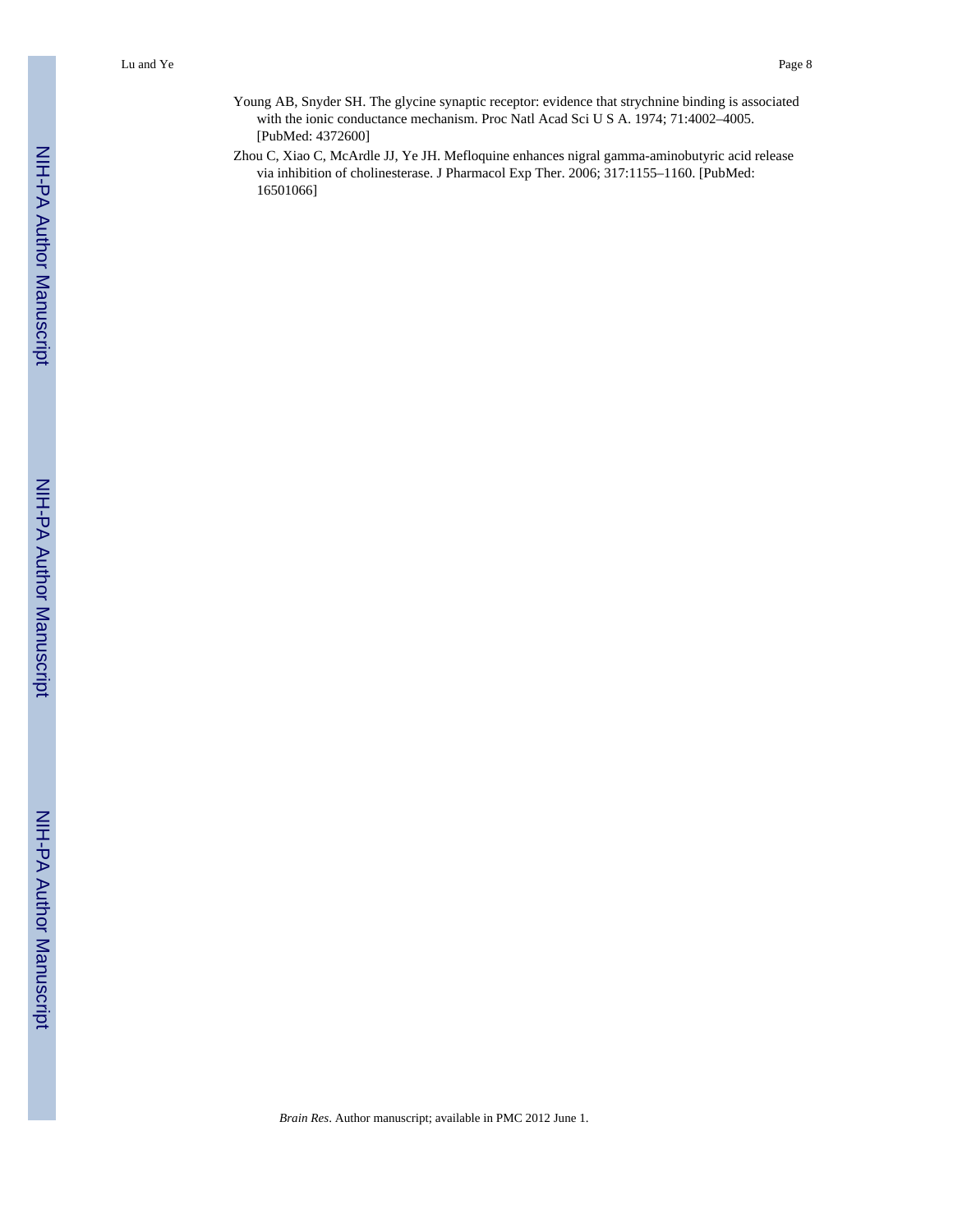

#### **Fig. 1.**

*IGly* of PFC neurons. Typical *IGly* traces of PFC neurons from an 6-day-old rat (A), a 18-dayold rat (B) and a 31-day-old rat (C). Holding potential *VH* was −50 mV in all cells. Concentration-response curves of  $I_{\text{Gly}}$  for the 5–12day-old (D), 17–21-day-old (E) and 30– 39-day-old (F) neurons. All points were normalized to the peak response elicited by 300 µM glycine. Each point is the mean of three to seven cells and the vertical bars show  $\pm$  S.E.M. The glycine concentration producing a half-maximal response  $(EC_{50})$  and the Hill coefficient (*n*) were estimated using the Michaelis-Menten equation: I=  $(I_{max}C^n)/(C^n +$  $(EC_{50})^n$ , where *I* is the observed  $I_{Gly}$ ,  $I_{max}$  the maximum current, and C the glycine concentration. The  $EC_{50}$  value and the Hill coefficient were 57.8  $\mu$ M and 1.3, 79.9  $\mu$ M and 1.2 for the 17–21-day-old, and 116.8 µM and 1.3 for the 30–39-day-old neurons.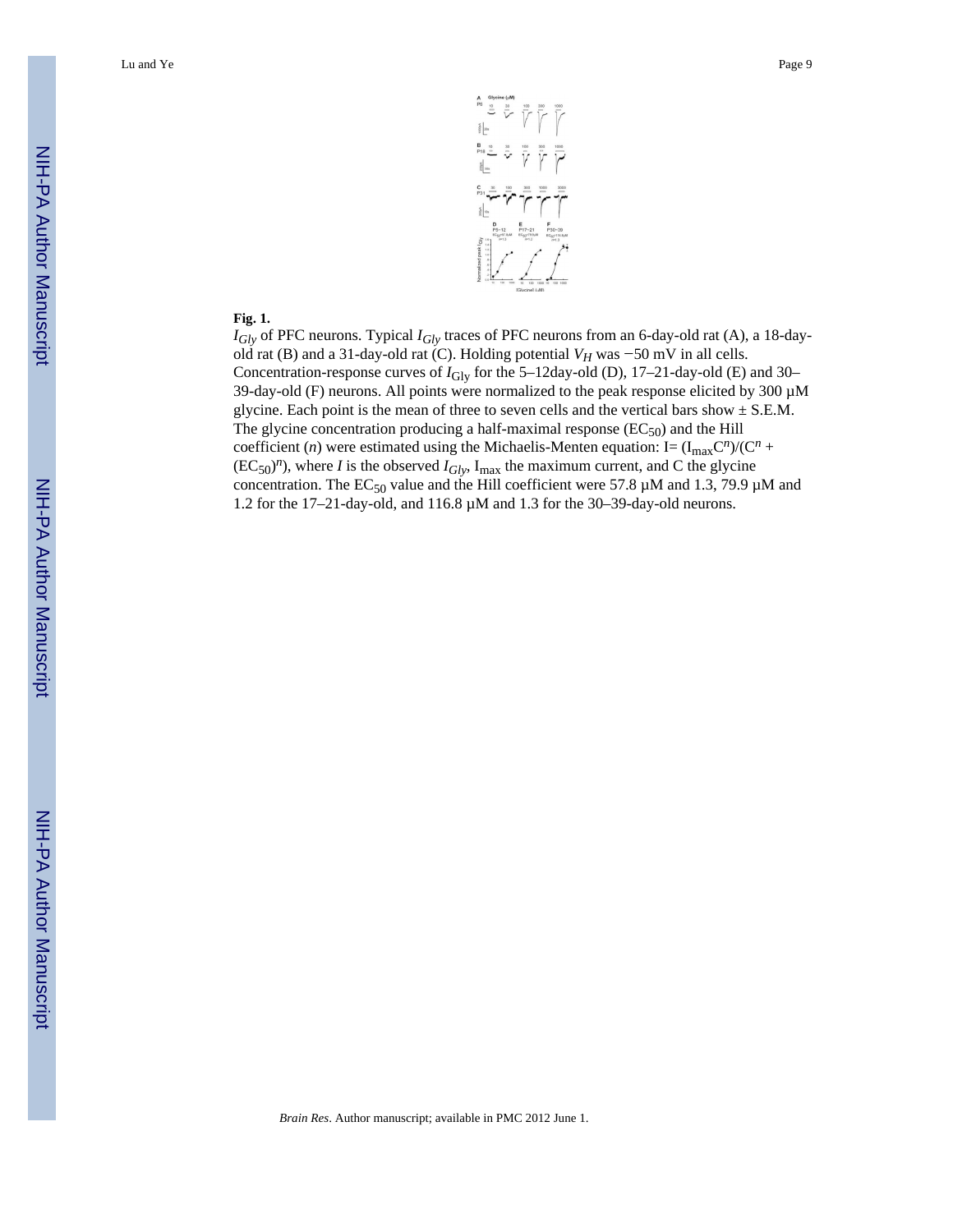

#### **Fig. 2.**

Strychnine suppression of *IGly*. Typical *IGly* traces of PFC neurons from a 10-day-old rat (A), a 19-day-old rat (B) and a 38-day-old rat (C) in response to 500  $\mu$ M glycine in the absence and presence of strychnine. Strychnine was applied a few seconds before the application of glycine. (D, E, F) concentration-response relationships of strychnine blockage of *IGly*. After normalizing the peak *IGly* in the presence of strychnine to the control value, the mean ± S.E.M. was calculated and plotted as a function of strychnine concentrations. Each point represents the mean of three to four cells.  $V_H$  is  $-50$  mV. For estimation of the dissociation constant  $(K_d)$  and the Hill coefficient  $(n)$  of the concentration-response curve, the following form of the Logistic equation was fit to the data,  $I/I_{Gly}$ =1/ (1+(C+ (K<sub>d</sub>)<sup>n</sup>)). Where *I* is the current with strychnine,  $I_{Gly}$  is the control current, C is the concentration of strychnine. The  $IC_{50}$  and the Hill coefficient were calculated to be 0.16  $\mu$ M and 1.0 for the 5–12-day-old, 0.25 µM and 1.4 for the 17–21-day-old, and 0.13 µM and 1.3 for the 30–39 day-old neurons, respectively.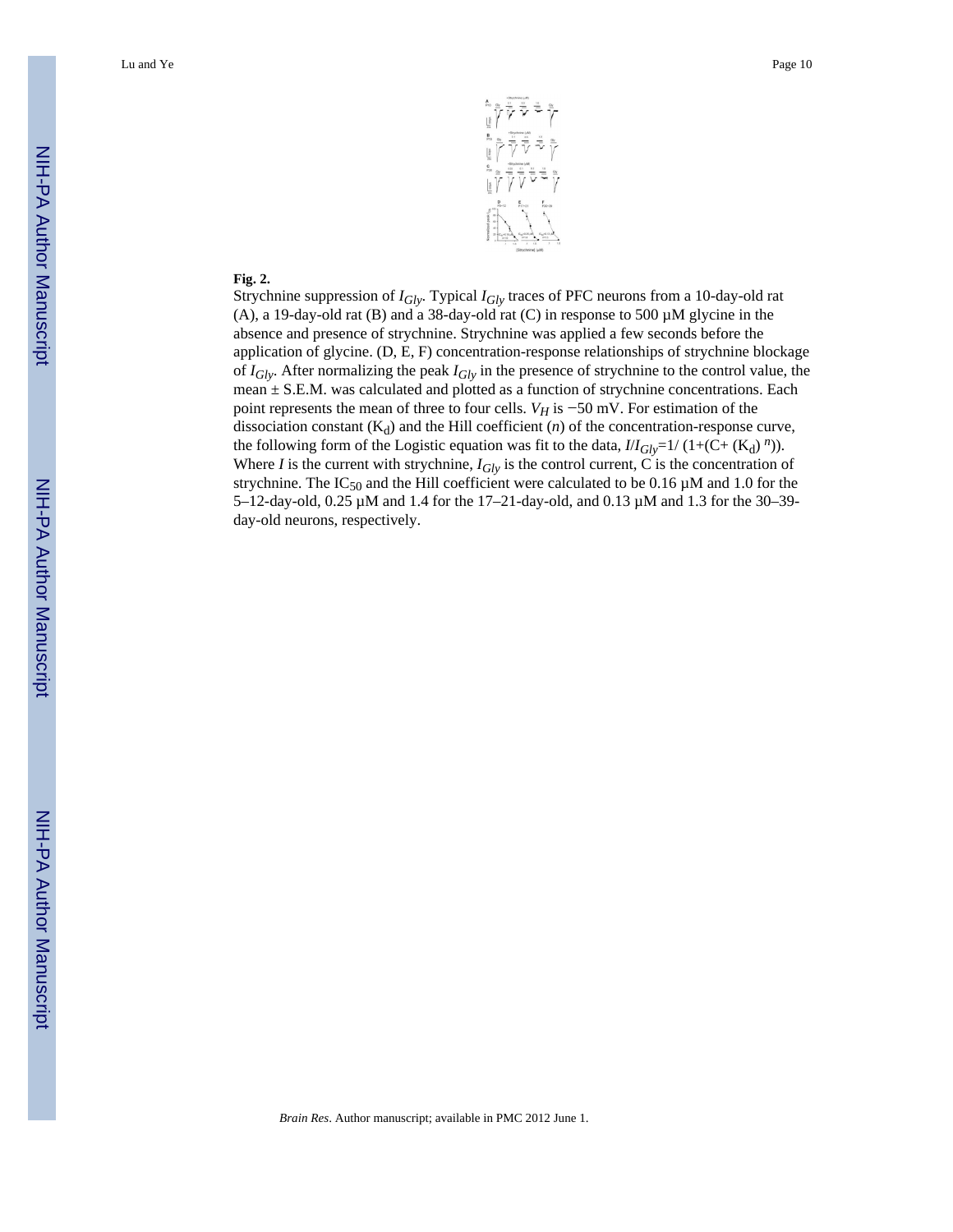

#### **Fig. 3.**

Picrotoxin suppression of *IGly*. Typical *IGly* traces of PFC neurons from a 11-day-old rat (A), a 20-day-old rat (B) and a 33-day-old rat (C) in response to 500 µM glycine in the absence and presence of picrotoxin. *V<sub>H</sub>* was  $-50$  mV. Picrotoxin was co-applied with glycine. (D, E, F) concentration-response relation of picrotoxin blockage of *IGly*. After normalizing the peak *I<sub>Gly</sub>* in the presence of picrotoxin to the control value, the mean ±S.E.M. was calculated and plotted as a function of picrotoxin concentrations. Each point represents the mean of three to six cells. The dissociation constant  $(K_d)$  and the Hill coefficient  $(n)$  of the concentrationresponse curve were estimated using the Logistic equation described above in the legend of Fig. 2, where *I* is the current with picrotoxin,  $I_{Glv}$  is the control current, C is the concentration of picrotoxin. The  $IC_{50}$  and the Hill coefficient were 690.1 µM and 0.7 for the 5–12-day-old, 250.0 µM and 0.8 for the 17–21-day-old, and 67.1 µM and 0.9 for the 30–39 day-old neurons, respectively.